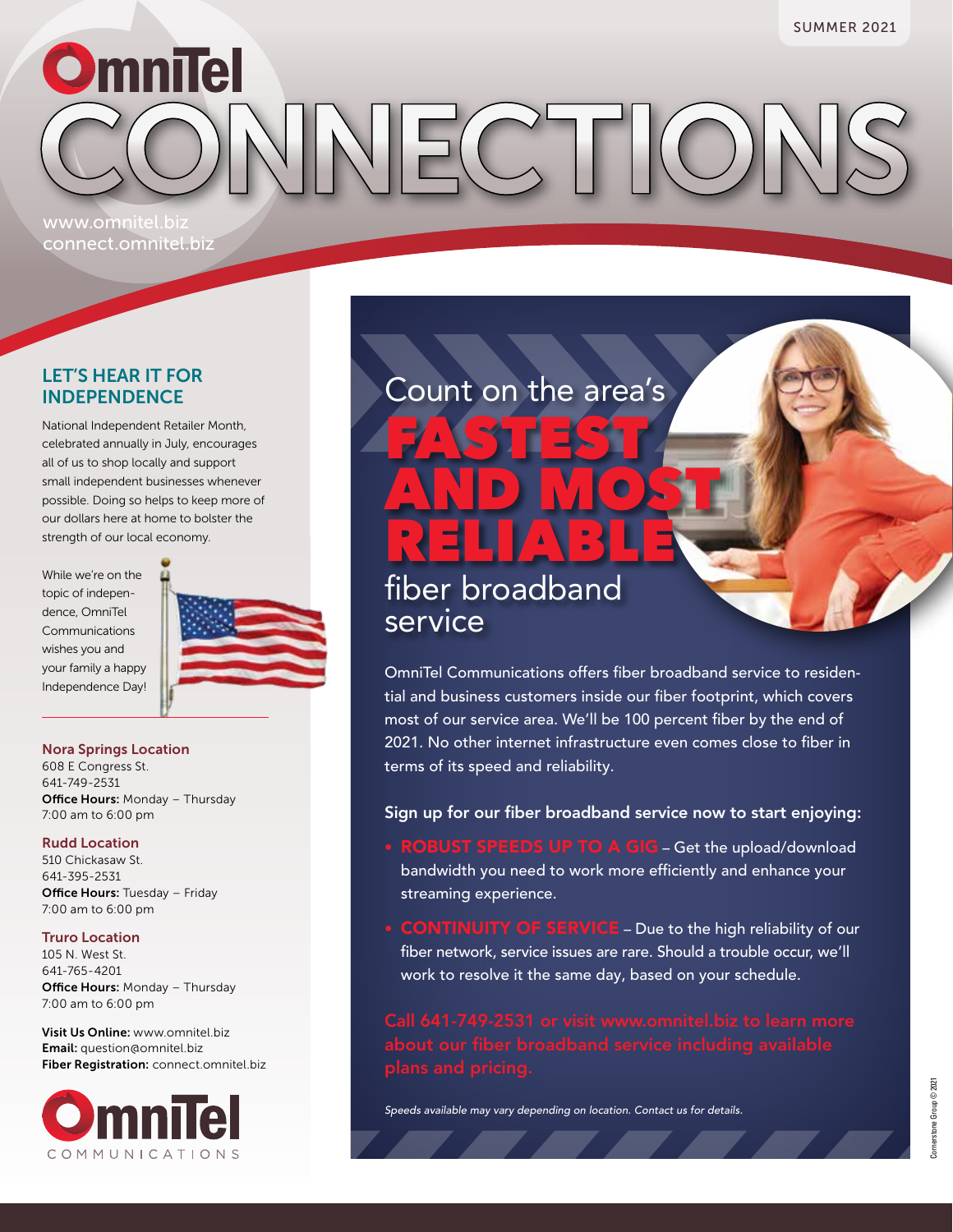### TOP 3 ADVANTAGES OF STREAMING SERVICES

Compared to traditional TV plans like satellite or cable, streaming services offer many advantages including these:

1. Cost Savings – Using streaming services usually ends up costing less than paying for satellite or cable TV. Hulu Plus, Netflix, and Amazon each cost only about \$10 a month, and many offer a free trial month so you can test out the service to see if it meets your needs.

2. Bigger Variety of Content – Streaming services maintain huge libraries of TV shows and movies you can enjoy whenever you want. Binge-watch shows, pick any movie of your choice, or spend an entire weekend watching documentaries if you want.

3. Less Mindless TV Viewing – Instead of turning on the TV to watch whatever is on or engage in aimless channel surfing, users of streaming service tend to turn it on to intentionally watch a specific show or movie. This can lead to less time being a couch potato and more time being active.

An essential companion to streaming services is a fast and reliable internet connection. For the latest on our internet speeds and pricing, call 641-749-2531.



### **BUSINESS SPOTLIGHT SOUTH SQUARE**

South Square is literally "old school." The 32,000-square-foot brick building in St. Ansgar, Iowa was built in 1928 and served as St. Ansgar School for nearly 90 years. In 2017, it began a new life as a community center.

Ashley DeMaris leads the five-member board of directors for South Square and has been instrumental in the project since its inception. "The idea got started when the new school in St. Ansgar was being built. There was no clear plan for the old school. Some people wanted it to become a community center and others thought it should be torn down and houses built. Other citizens and I went door to door to generate support for keeping the building. We also consulted a structural engineer to see if the building was worth saving," DeMaris recalled.

Their efforts were successful. Today South Square is a lively hub for community entertainment, engagement, and learning. It's run entirely by volunteers and funded by rental fees, foundation grants, and support from generous donors.

The former classrooms and gym now provide a home for a wide variety of activities and events. For example, South Square is the location for Just For Kix youth dance, youth wrestling, and taekwondo classes as well as Girls Scouts meetings, ISU Extension classes, and STEAM after school programs. Residents can also rent spaces for wedding receptions, baby/bridal showers, reunions, and birthday or anniversary parties.



What else will visitors find at South Square? DeMaris replied, "The St. Ansgar Heritage Museum hosts a rotating exhibit and people can walk through the South Square Creative Arts Gallery. During summer months, South Square is home to Cedar Summerstock Theater. Visitors can also enjoy refreshments at South Square Coffee."

OmniTel provides 120 Mbps internet and phone services to South Square. The high-speed internet connection was chosen to accommodate the needs of the many learning events held there.

"We're grateful to OmniTel, not only for our communications services, but also for the grants we've received from OmniTel's Charity Grant Program," she said.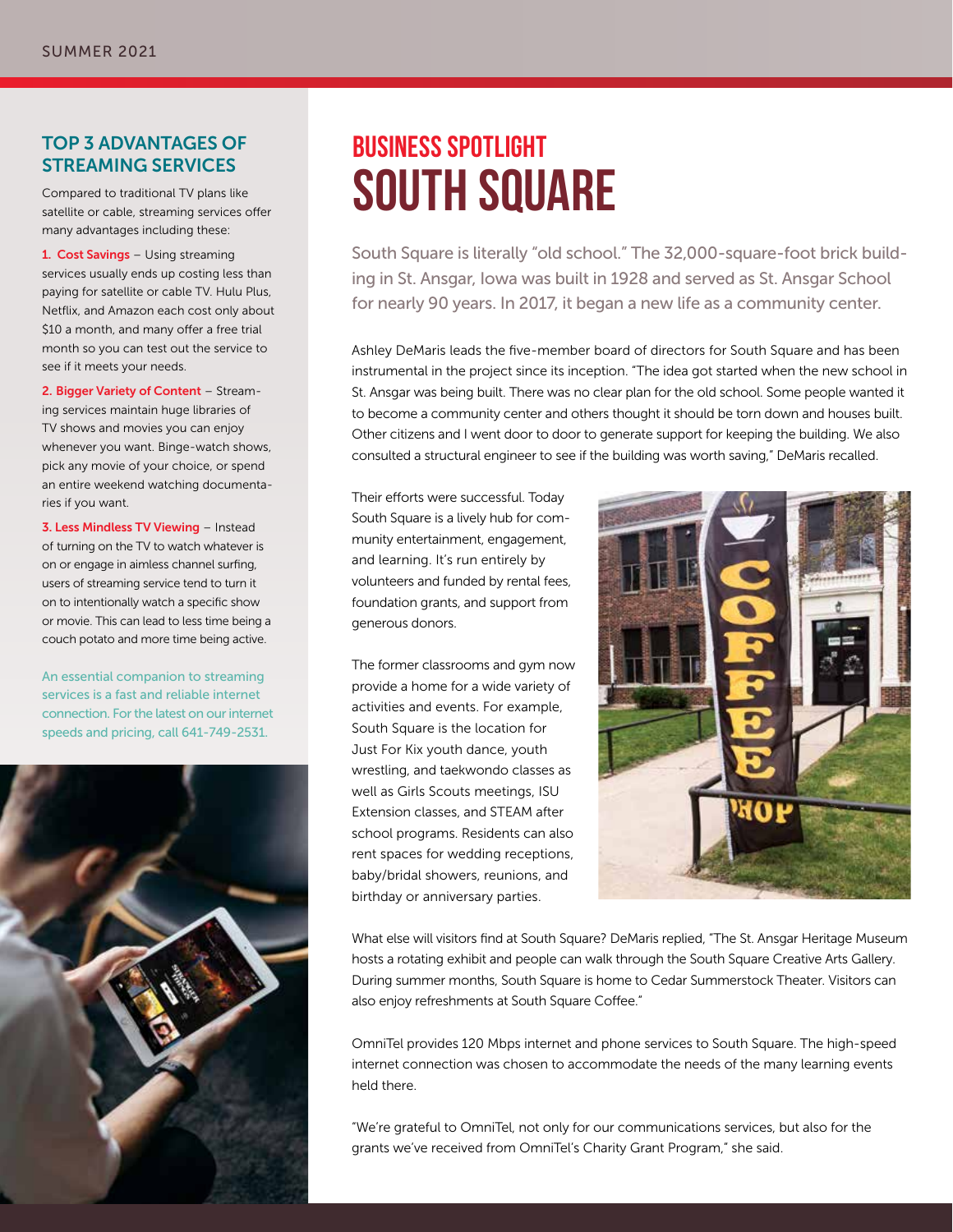## **BUSINESS SPOTLIGHT TRAINS AND THINGS**

Trains and Things owner Larry Lisitza, now 70 years old, enjoyed model trains as a kid, but didn't return to them as a hobby until 2001. Along the way, his career track has included interesting turns. Lisitza started out in the corporate world of computers, raised Arabian horses with his wife Gigi and became a professional horse trainer, and then became a manager with the Lake Manawa Nissan dealership after his training days were over.

Initially, he and Gigi collected used train items and sold them on eBay. This progressed into their full-time eBay store starting in 2008. Trains and Things (www.ebay.com/usr/ trains-and-things) now only sells new items from all the top brands in the industry, with an emphasis on scenic detail such as buildings and trees for model train layouts. They carry different scales because everyone has different tastes in modeling.

"We operate the business out of the farm in Henderson, Iowa. Shoppers can visit us in person, but we have very little foot traffic. Most of our sales (99.5%) are from our eBay store, and we have customers from all over the world. Trains and Things recently reached over 20,000 feedbacks on eBay, making us a Power Seller. And during the pandemic, we tripled our sales," said Lisitza.

He added, "This is a fun business. Model trains are a great hobby for people to get into at any level — from a beginner with one small table to a master craftsman with a layout that takes up the whole basement. Today's model trains are computer controlled with variable speeds, and they sound like real trains. It's possible to create extremely real-looking layouts."

Although their acreage is, in his words, in the "middle of nowhere" in farm country, it gets fiber internet and phone services from OmniTel.

Lisitza said, "When OmniTel first went to fiber, we signed up right away. We started with 10 Mbps internet and then jumped up to 50 Mbps. The one time we experienced an issue, we called OmniTel's tech support and they had a technician come out that day to fix the problem. We're very happy with OmniTel's service."





### OMNITEL INTRODUCES OMNIFI PLATINUM WIFI 6 SERVICE

WiFi 6 is the next generation of WiFi, and we can all be grateful for its simple name. Until recently, WiFi generations were referred to by an arcane naming scheme that required you to understand whether 802.11n was faster than 802.11ac, and whether 802.11ac was faster than 802.11af. To fix that, the WiFi Alliance decided to rename WiFi generations with simple version numbers. The current generation of WiFi, 802.11ac, became WiFi 5. This new generation, previously called 802.11ax, is now WiFi 6.

WiFi 6 introduces technologies to help mitigate the issues that come with putting many WiFi devices on a single network. It lets routers communicate with more devices at once



and send data to multiple devices in the same broadcast. This is an important improvement, since when WiFi 5 came out in 2015, the average U.S. household had about five devices connected to WiFi. Now the average is 9 devices, and that's predicted to rise to about 50 by 2025.

Call OmniTel Communications at 641- 749-2531 to learn more or upgrade to the new OmniFi Platinum WiFi 6 service.